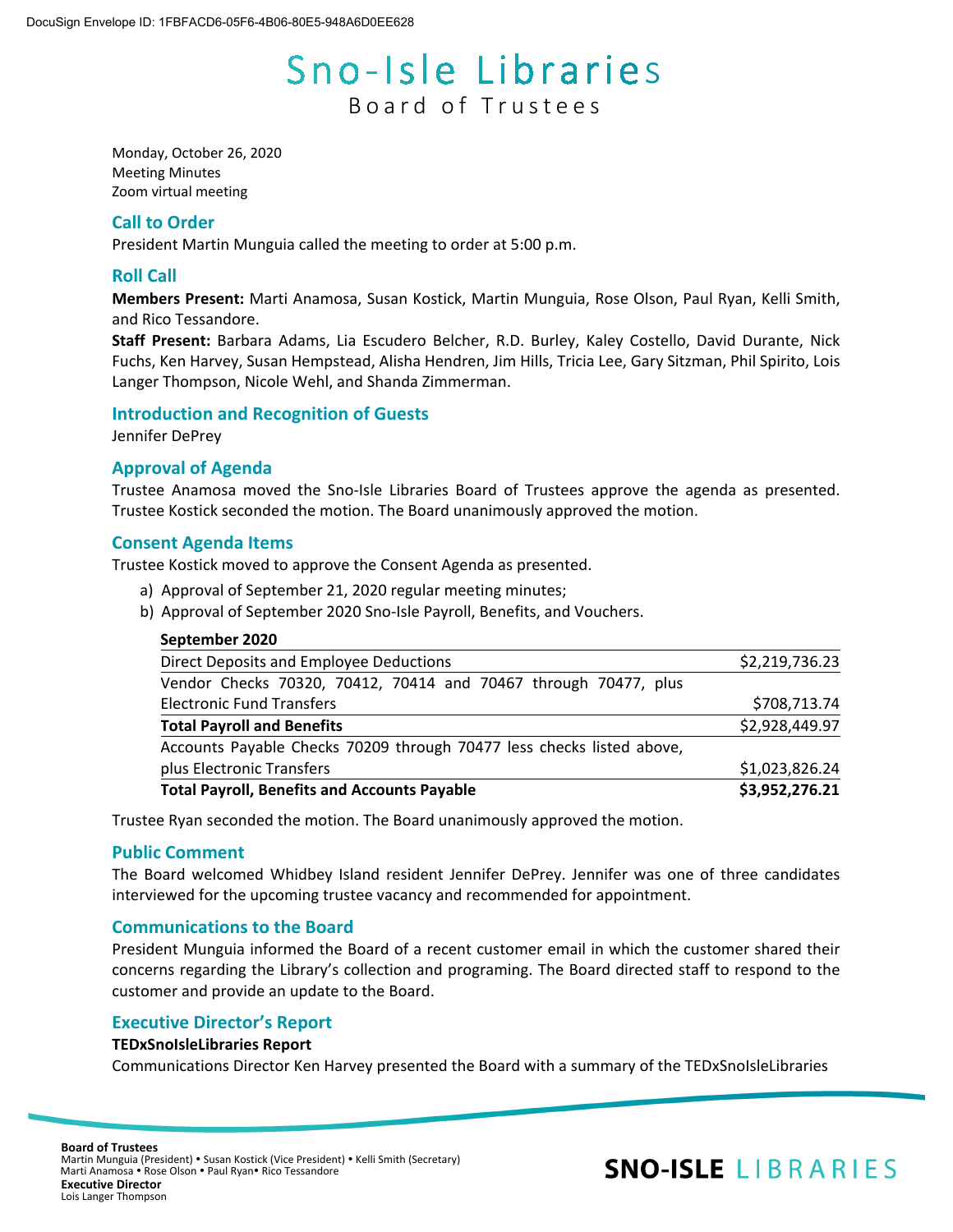2020 event outcomes. Due to the COVID-19 pandemic, the event was shifted from a single day event to an online platform held between July and September 2020.

The Board thanked the TEDxSnoIsleLibraries 2020 Organizer Team for their ingenuity in shifting the event to an online platform.

## **Declaration of Emergency**

Executive Director Thompson reported on the declaration of emergency memo in the October board packet.

There was one emergency declaration to report:

1. Mariner Library Broken Glass Pane

On October 1, 2020 the Mariner Library reported a broken pane of glass on the library storefront. Due to public safety concerns and potential for further damage, Director of Public Services David Durante declared the situation an emergency. The broken glass was cleaned up, the window was boarded shut, and repairs have been scheduled.

The following purchase orders were approved during the declared emergencies but not competitively bid: EN-17122 Bud Barton Glass \$949.44

## **Other Updates**

Executive Director Thompson highlighted the following information from the Executive Director's report:

Community Events / Board Meetings

- Three staff members graduated from Leadership Snohomish County's Racial Equity Cohort.
- Three Leadership Team members recently visited all 23 libraries.

## National / Local Presentations

Executive Director Thompson took part in the following presentations:

- Congressman Larsen, Sno-Isle Libraries, the Library of Congress, and the Smithsonian Institution's: *Back to School* Livestream.
- Bibliocommons: *Transforming and Owning the Online Customer Experience in a Pandemic.*
- Leadership Snohomish County: *Lunch with Leaders.*

## HR Report

Executive Director Thompson reminded the Board of Communications Director Harvey's retirement on October 30, 2020.

In support of increased use of library services, Human Resources Department has returned to the standard hiring strategy with a focus on staff for community libraries.

## Lake Stevens Library Update

District Manager Chy Ross provided the Board with an update on the Lake Stevens Civic Center Campus.

Sno-Isle Libraries is currently working in partnership with the City of Lake Stevens and the Lake Stevens Sewer District, in an exploratory process to examine the possibility of developing a Civic Center Campus. The campus would include a City Hall, Sewer District Offices, and a new Lake Stevens Library.

## Washington State's Library Capital Improvement Program

District Manager Ross provided the Board with an update on the Washington State's *Library Capital Improvement Program*.

## **SNO-ISLE LIBRARIES**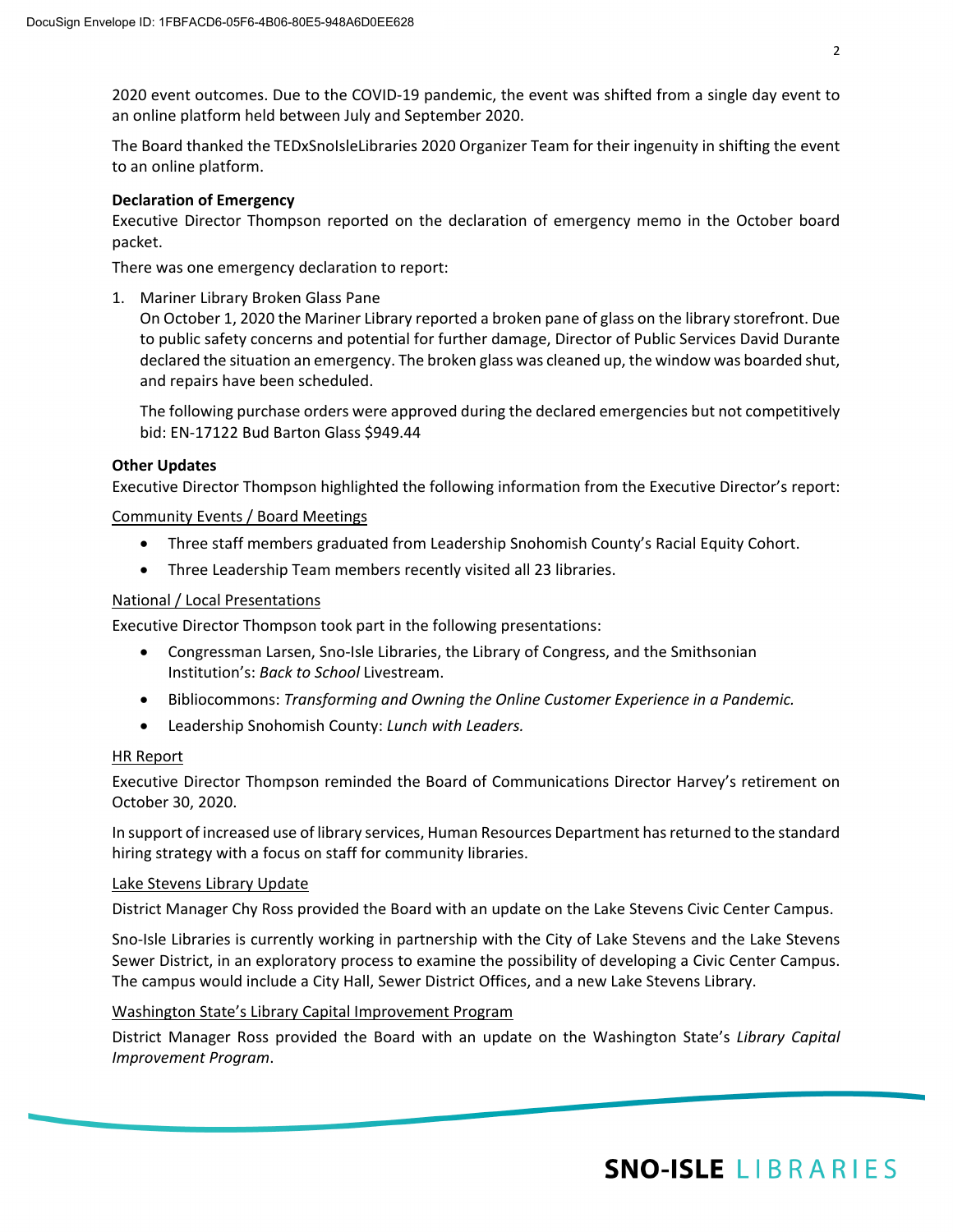In June, Sno-Isle Libraries submitted five grant applications to the Program. Two libraries were recommended for inclusion in the 2021-2023 biennial budget request. The Langley Library project was recommended for \$700,000 in state funding, and the Darrington Library project was recommended for \$250,000 in state funding.

Project funding is not approved until authorized by the legislature.

## **Unfinished Business**

## **Public Hearing on the 2021 Proposed Budget.**

At 5:50 p.m., President Munguia opened the public hearing on the Sno-Isle Libraries 2021 Proposed Budget, as required by state law.

There being no public comment, President Munguia closed the hearing at 5:51 p.m.

## **2021 Proposed Budget**

Assistant Director of Administrative Services Alisha Hendren, Administrative Services Director Gary Sitzman, and Accounting Manager Nicole Wehl presented the Board with the updated proposed 2021 operating budget.

The second of two required public hearings on the 2021 proposed budget will take place at the November 30, 2020 Board Meeting.

## **New Business**

## **Resolution 20-02**

Administrative Services Director Sitzman presented a draft of Resolution 20-02: A resolution of the Board of Trustees of Sno-Isle Intercounty Rural Library District on the subject of increasing property tax levy limit factor.

President Munguia requested clarifying phrasing to the following sentence: *"there is a substantial need for the regular property tax limit factor to increase above the rate of inflation."*

Staff will present an updated draft at the November Board Meeting. The Board is scheduled to take action on Resolution 20-02 at the November Board meeting.

## **Decommissioning of Vehicles**

Trustee Tessandore moved the Sno-Isle Libraries Board of Trustees declare the following vehicles as surplus and authorize the disposal of these vehicles in a commercially reasonable and economically responsible manner:

- 1) 2000 Chevrolet Express Van VIN # 1GCHG35R8Y1267156
- 2) 2000 Chevrolet Express Van VIN # 1GCHG35R8Y1125342

Trustee Kostick seconded the motion. The Board unanimously approved the motion.

## **Proposed 2021 Board Meeting Schedule**

President Munguia presented the proposed 2021 Board meeting schedule.

In response to the Governor's declarations and proclamations regarding the ongoing COVID-19 pandemic, President Munguia noted the Executive Committee's decision to hold 2021's Board meetings virtually for the entirety 2021. Each Board meeting will be virtually hosted by a community library and will include updates on the library and community.

Sno-Isle Libraries continues to monitor the Governor's direction. The decision to hold virtual meetings is subject to change.

The Board is scheduled to take action on the proposed schedule at the November Board meeting.